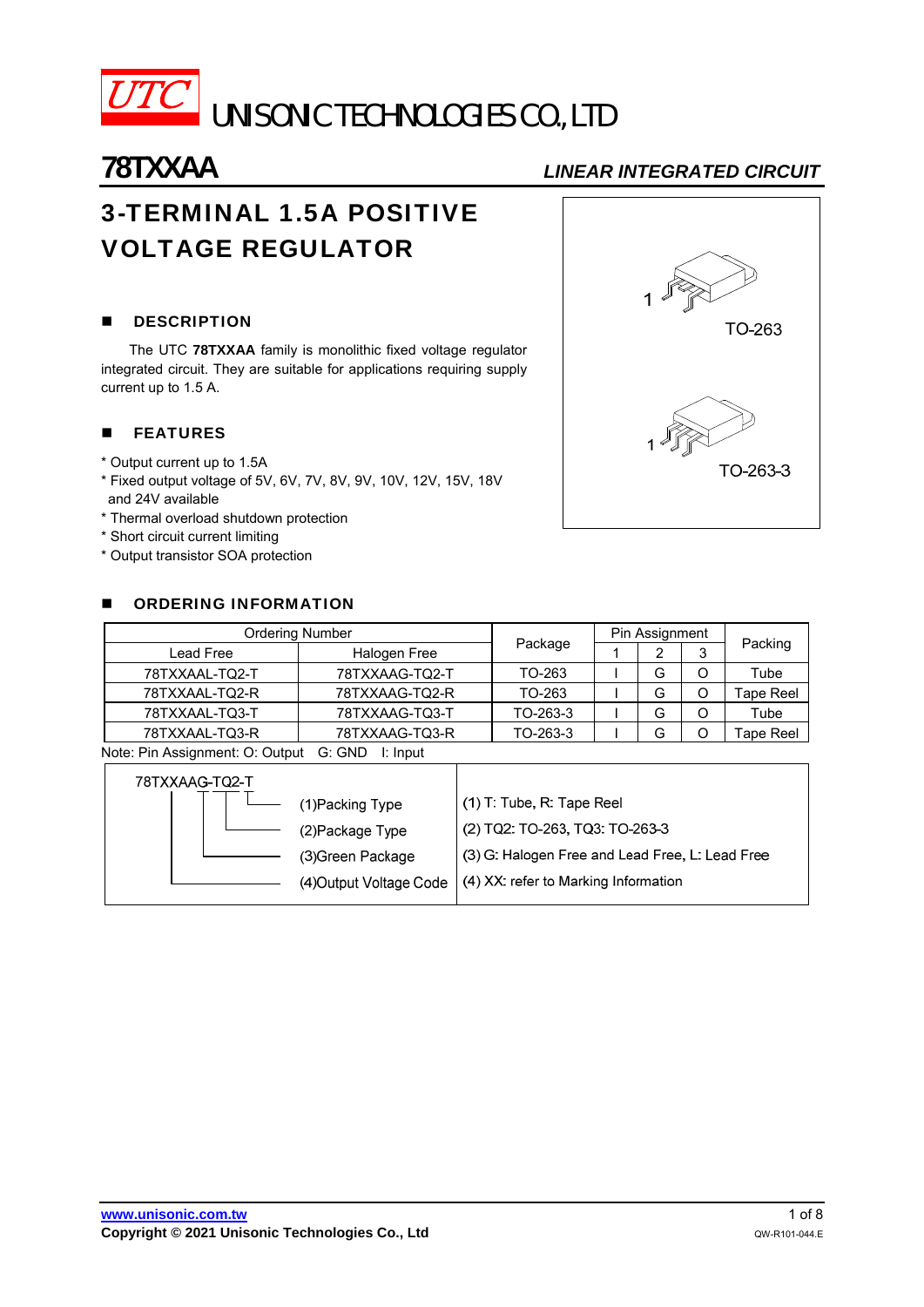# **78TXXAA** *LINEAR INTEGRATED CIRCUIT*

### **MARKING INFORMATION**

| <b>PACKAGE</b>     | <b>VOLTAGE CODE</b>                                                                                     | <b>MARKING</b>                                                                                                                               |
|--------------------|---------------------------------------------------------------------------------------------------------|----------------------------------------------------------------------------------------------------------------------------------------------|
| TO-263<br>TO-263-3 | 05:5.0V<br>06:6.0V<br>07:7.0V<br>08: 8.0 V<br>09:9.0V<br>10:10V<br>12:12V<br>15:15V<br>18:18V<br>24:24V | <b>UTC</b><br>L: Lead Free<br>78TXXAAL<br>Voltage Code <←<br>G: Halogen Free<br>Lot Code $\triangleleft$<br>Date Code<br>ァ<br>$\overline{3}$ |

## **BLOCK DIAGRAM**

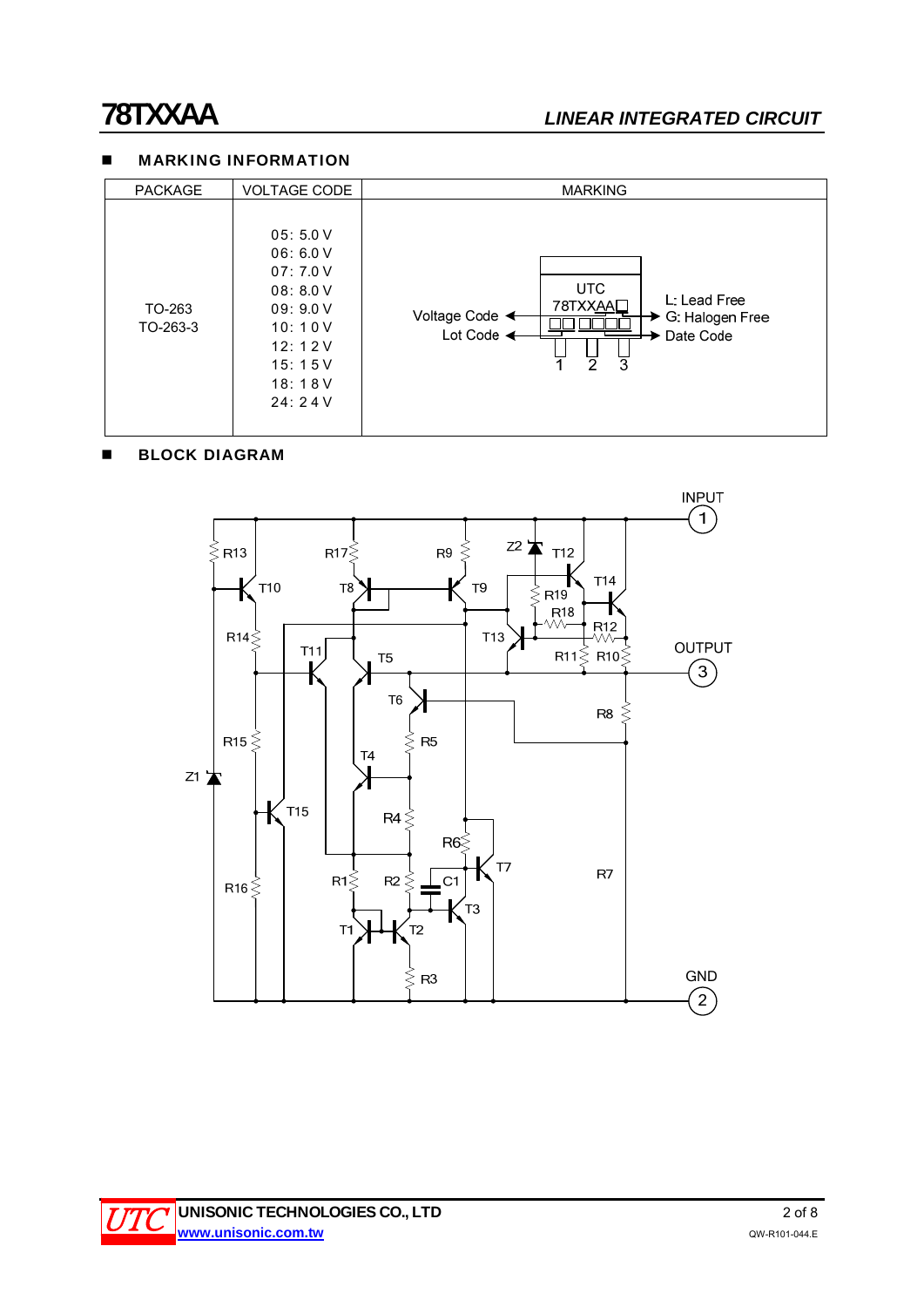# **APPLICATION CIRCUIT**



- Note 1: To specify an output voltage, substitute voltage value for "XX".
	- 2: Bypass capacitors are recommended for optimum stability and transient response and should be located as close as possible to the regulators.

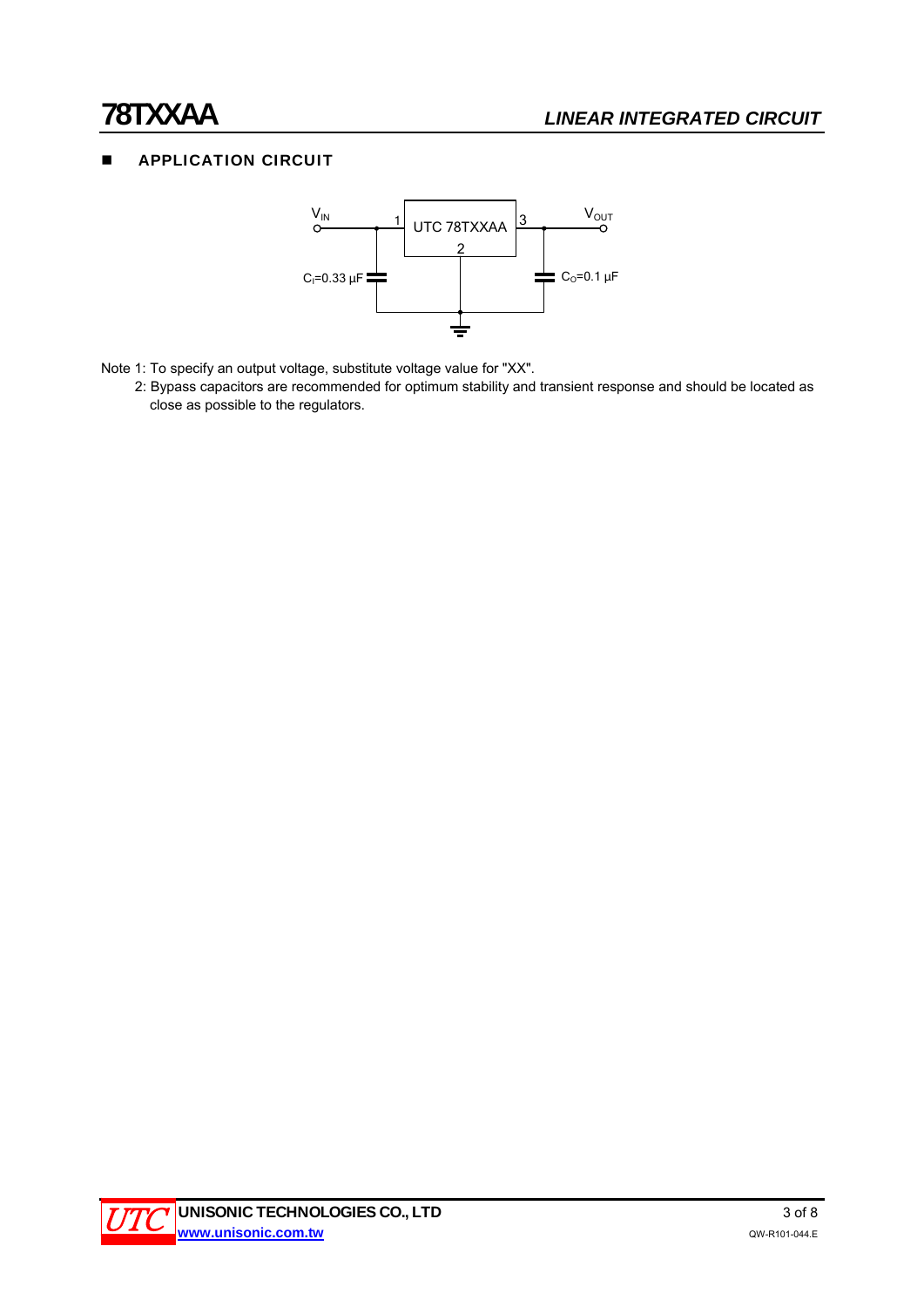# **78TXXAA** *LINEAR INTEGRATED CIRCUIT*

# ABSOLUTE MAXIMUM RATINGS (Operating temperature range applies unless otherwise specified)

| <b>PARAMETER</b>               |                               | <b>SYMBOL</b>               | <b>RATING</b>      | <b>UNIT</b> |
|--------------------------------|-------------------------------|-----------------------------|--------------------|-------------|
|                                | $V_{\text{OUT}} = 5 \sim 18V$ |                             | 35                 |             |
| Input voltage                  | $V_{\text{OUT}} = 24V$        | V <sub>IN</sub>             | 40                 |             |
| <b>Output Current</b>          |                               | I <sub>OUT</sub>            | 1.5                |             |
| Power Dissipation              |                               | $P_D$                       | Internally Limited | W           |
| Operating Junction Temperature |                               | $\mathsf{T}_{\mathsf{OPR}}$ | $-40 \sim +150$    | °C          |
| Storage Temperature            |                               | $\mathsf{T}_{\textsf{STG}}$ | $-55 \sim +150$    | °C          |

#### **THERMAL DATA**

| <b>PARAMETER</b>    | <b>SYMBOL</b> | <b>RATING</b> | UNIT |
|---------------------|---------------|---------------|------|
| Junction to Ambient | UJA           | 65            | °C/W |
| Junction to Case    | σιс           |               | °C/W |

### **ELECTRICAL CHARACTERISTICS**

( $I_{\text{OUT}}$ =0.5A, C<sub>I</sub> =0.33 $\mu$ F, C<sub>O</sub>=0.1 $\mu$ F, unless otherwise specified)(Note 1)

#### **For 78T05AA** ( $V_{IN}$  =10V,  $I_{OUT}$  =0.5A)

| <b>PARAMETER</b>         | <b>SYMBOL</b>           | <b>TEST CONDITIONS</b>                       | <b>MIN</b> | <b>TYP</b> | <b>MAX</b> | <b>UNIT</b>    |
|--------------------------|-------------------------|----------------------------------------------|------------|------------|------------|----------------|
|                          |                         | $I_{\text{OUT}}$ =5mA $\sim$ 1.0A            | 4.80       | 5.0        | 5.20       | V              |
| Output Voltage           | $V_{\text{OUT}}$        | $V_{IN}$ =7.5~20V, $I_{OUT}$ =5mA~1.0A       | 4.75       |            | 5.25       | V              |
|                          |                         | $I_{OUT}$ =5mA~1.5A                          |            |            | 100        | mV             |
| <b>Load Regulation</b>   | $\Delta V_{\text{OUT}}$ | $I_{\text{OUT}} = 0.25A \sim 0.75A$          |            |            | 50         | mV             |
|                          |                         | $V_{IN} = 7 \sim 25V$                        |            |            | 50         | mV             |
| Line Regulation          | $\Delta V_{\text{OUT}}$ | $V_{IN} = 7.5 \times 20V$ , $I_{OUT} = 1.0A$ |            |            | 50         | mV             |
| lQuiescent Current       | lo.                     | $I_{\text{OUT}}$ $\leq$ 1.0A                 |            |            | 8.0        | m <sub>A</sub> |
|                          | $\Delta I_Q$            | $V_{IN} = 7.5 \times 20V$                    |            |            | 1.0        | mA             |
| Quiescent Current Change |                         | $I_{OUT}$ =5mA~1.0A                          |            |            | 0.5        | m <sub>A</sub> |
| Output Noise Voltage     | eN                      | 10Hz≤f≤100kHz                                |            | 40         |            | μV             |
| Ripple Rejection         | <b>RR</b>               | $V_{IN} = 8 \sim 18V$ , f = 120Hz            | 59         | 80         |            | dB             |
| Peak Output Current      | <b>I</b> PEAK           |                                              |            | 1.8        |            | A              |
| lShort-Circuit Current   | Isc                     | $V_{IN}$ = 35V                               |            | 250        |            | mA             |
| Dropout Voltage          | V <sub>D</sub>          | $I_{\text{OUT}}=1.5A$                        |            | 2.5        |            | V              |

## **For 78T06AA** ( $V_{IN}$  =11V,  $I_{OUT}$  =0.5A)

| <b>PARAMETER</b>             | <b>SYMBOL</b>           | <b>TEST CONDITIONS</b>                                  | <b>MIN</b> | <b>TYP</b> | <b>MAX</b> | <b>UNIT</b>    |
|------------------------------|-------------------------|---------------------------------------------------------|------------|------------|------------|----------------|
|                              | $V_{\text{OUT}}$        | $I_{\text{OUT}}$ =5mA~1.0A                              | 5.76       | 6.0        | 6.24       | V              |
| <b>Output Voltage</b>        |                         | $V_{IN} = 8.5 \times 21V$ , $I_{OUT} = 5mA \times 1.0A$ | 5.7        |            | 6.3        | V              |
| Load Regulation              |                         | $I_{OUT}$ =5mA~1.5A                                     |            |            | 120        | mV             |
|                              | $\Delta V_{\text{OUT}}$ | $I_{OUT} = 0.25A \sim 0.75A$                            |            |            | 60         | mV             |
| Line Regulation              |                         | $V_{IN} = 8 - 25V$                                      |            |            | 60         | mV             |
|                              | $\Delta V_{\text{OUT}}$ | $V_{IN} = 8.5 \sim 21V$ , $I_{OUT} = 1.0A$              |            |            | 60         | mV             |
| lQuiescent Current           | Ιo                      | $I_{\text{OUT}}$ $\leq$ 1.0A                            |            |            | 8.0        | m <sub>A</sub> |
|                              |                         | $V_{IN} = 8.5 - 21V$                                    |            |            | 1.0        | m <sub>A</sub> |
| Quiescent Current Change     | $\Delta I_Q$            | $I_{\text{OUT}}$ =5mA $\sim$ 1.0A                       |            |            | 0.5        | mA             |
| Output Noise Voltage         | eN                      | 10Hz≤f≤100kHz                                           |            | 45         |            | μV             |
| Ripple Rejection             | <b>RR</b>               | $V_{IN} = 9 - 19V$ . f = 120Hz                          | 56         | 75         |            | dB             |
| Peak Output Current          | <b>I</b> PEAK           |                                                         |            | 1.8        |            | A              |
| <b>Short-Circuit Current</b> | lsc.                    | $V_{IN}$ = 35 $V$                                       |            | 250        |            | mA             |
| Dropout Voltage              | $V_D$                   | $I_{\text{OUT}}=1.5A$                                   |            | 2.5        |            | V              |

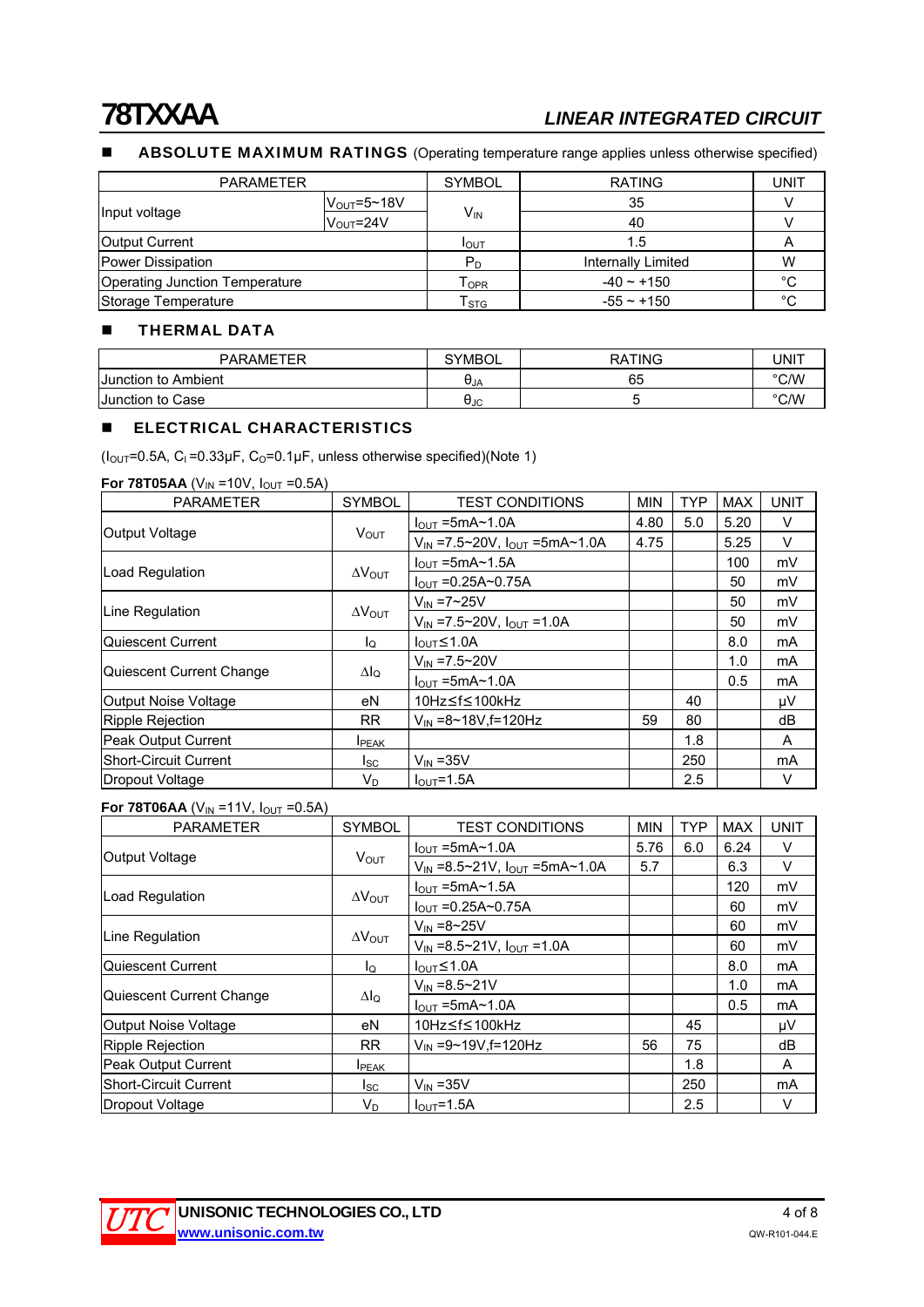## **ELECTRICAL CHARACTERISTICS (Cont.)**

| <b>PARAMETER</b>         | <b>SYMBOL</b>           | <b>TEST CONDITIONS</b>                                  | <b>MIN</b> | <b>TYP</b> | <b>MAX</b> | <b>UNIT</b> |
|--------------------------|-------------------------|---------------------------------------------------------|------------|------------|------------|-------------|
|                          |                         | $I_{\text{OUT}}$ =5mA~1.0A                              | 6.72       | 7.0        | 7.28       | V           |
| Output Voltage           | <b>VOUT</b>             | $V_{IN} = 9.5 \times 22V$ , $I_{OUT} = 5mA \times 1.0A$ | 6.65       |            | 7.35       | V           |
|                          |                         | $I_{\text{OUT}}$ =5mA~1.5A                              |            |            | 140        | mV          |
| Load Regulation          | $\Delta V_{\text{OUT}}$ | $I_{OUT} = 0.25A \sim 0.75A$                            |            |            | 70         | mV          |
| Line Regulation          |                         | $V_{IN} = 9 \sim 25V$                                   |            |            | 70         | mV          |
|                          | $\Delta V_{\text{OUT}}$ | $V_{IN} = 9.5 \sim 22V$ , $I_{OUT} = 1.0A$              |            |            | 70         | mV          |
| Quiescent Current        | lo                      | $I_{\text{OUT}} \leq 1.0$ A                             |            |            | 8.0        | mA          |
|                          |                         | $V_{IN} = 9.5 - 22V$                                    |            |            | 1.0        | mA          |
| Quiescent Current Change | $\Delta I_Q$            | $IQUT = 5mA21.0A$                                       |            |            | 0.5        | mA          |
| Output Noise Voltage     | eN                      | 10Hz≤f≤100kHz                                           |            | 50         |            | μV          |
| Ripple Rejection         | RR.                     | $V_{IN}$ =10~20V.f=120Hz                                | 56         | 75         |            | dB          |
| Peak Output Current      | <b>I</b> PEAK           |                                                         |            | 1.7        |            | A           |
| Short-Circuit Current    | lsc.                    | $V_{IN}$ = 35 $V$                                       |            | 250        |            | mA          |
| Dropout Voltage          | V <sub>D</sub>          | $IOUT=1.5A$                                             |            | 2.5        |            | V           |

### **For 78T07AA** ( $V_{IN}$  =13V,  $I_{OUT}$  =0.5A)

### **For 78T08AA** ( $V_{IN}$  =14V,  $I_{OUT}$  =0.5A)

| <b>PARAMETER</b>             | <b>SYMBOL</b>           | <b>TEST CONDITIONS</b>                  | <b>MIN</b> | <b>TYP</b> | <b>MAX</b> | <b>UNIT</b>    |
|------------------------------|-------------------------|-----------------------------------------|------------|------------|------------|----------------|
| <b>Output Voltage</b>        | $V_{\text{OUT}}$        | $IOUT = 5mA~1.0A$                       | 7.68       | 8.0        | 8.32       | V              |
|                              |                         | $V_{IN}$ =10.5~23V, $I_{OUT}$ =5mA~1.0A | 7.6        |            | 8.4        | V              |
| Load Regulation              |                         | $I_{\text{OUT}}$ =5mA~1.5A              |            |            | 160        | mV             |
|                              | $\Delta V_{\text{OUT}}$ | $I_{OUT} = 0.25A \sim 0.75A$            |            |            | 80         | mV             |
|                              |                         | $V_{IN} = 10.5 \times 25V$              |            |            | 80         | mV             |
| Line Regulation              | $\Delta V_{\text{OUT}}$ | $V_{IN}$ =10.5~23V, $I_{OUT}$ =1.0A     |            |            | 80         | mV             |
| Quiescent Current            | lo.                     | $I_{\text{OUT}}$ $\leq$ 1.0A            |            |            | 8.0        | m <sub>A</sub> |
|                              |                         | $V_{IN} = 10.5 \times 23V$              |            |            | 1.0        | m <sub>A</sub> |
| Quiescent Current Change     | $\Delta I_Q$            | $IOUT = 5mA~1.0A$                       |            |            | 0.5        | mA             |
| Output Noise Voltage         | eN                      | 10Hz≤f≤100kHz                           |            | 58         |            | μV             |
| Ripple Rejection             | <b>RR</b>               | $V_{\text{IN}}$ = 11.5~21.5V, f=120Hz   | 53         | 72         |            | dB             |
| Peak Output Current          | <b>I</b> PEAK           |                                         |            | 1.8        |            | A              |
| <b>Short-Circuit Current</b> | Isc                     | $V_{IN}$ = 35V                          |            | 250        |            | mA             |
| Dropout Voltage              | V <sub>D</sub>          | $I_{OUT} = 1.5A$                        |            | 2.5        |            | V              |

#### **For 78T09AA** ( $V_{IN}$  =15V,  $I_{OUT}$  =0.5A)

| <b>PARAMETER</b>         | <b>SYMBOL</b>           | <b>TEST CONDITIONS</b>                                   | <b>MIN</b> | <b>TYP</b> | <b>MAX</b> | <b>UNIT</b> |
|--------------------------|-------------------------|----------------------------------------------------------|------------|------------|------------|-------------|
| Output Voltage           | $V_{\text{OUT}}$        | $I_{\text{OUT}}$ =5mA $\sim$ 1.0A                        | 8.64       | 9.0        | 9.36       | V           |
|                          |                         | $V_{IN} = 11.5 \times 24V$ , $I_{OUT} = 5mA \times 1.0A$ | 8.55       |            | 9.45       | V           |
| Load Regulation          |                         | $I_{\text{OUT}}$ =5mA $\sim$ 1.5A                        |            |            | 180        | mV          |
|                          | $\Delta V_{\text{OUT}}$ | $I_{\text{OUT}} = 0.25A \sim 0.75A$                      |            |            | 90         | mV          |
|                          |                         | $V_{IN} = 11.5 \times 25V$                               |            |            | 90         | mV          |
| Line Regulation          | $\Delta V_{\text{OUT}}$ | $V_{IN} = 11.5 \times 24V$ , $I_{OUT} = 1.0A$            |            |            | 90         | mV          |
| Quiescent Current        | lo                      | $I_{\text{OUT}} \leq 1.0$ A                              |            |            | 8.0        | mA          |
|                          |                         | $V_{IN} = 11.5 \times 24V$                               |            |            | 1.0        | mA          |
| Quiescent Current Change | $\Delta I_Q$            | $I_{\text{OUT}}$ =5mA $\sim$ 1.0A                        |            |            | 0.5        | mA          |
| Output Noise Voltage     | eN                      | 10Hz≤f≤100kHz                                            |            | 58         |            | μV          |
| Ripple Rejection         | <b>RR</b>               | $V_{IN}$ =12.5~22.5V.f=120Hz                             | 53         | 72         |            | dB          |
| Peak Output Current      | <b>I</b> PEAK           |                                                          |            | 1.8        |            | A           |
| Short-Circuit Current    | Isc                     | $V_{IN}$ = 35V                                           |            | 250        |            | <b>mA</b>   |
| Dropout Voltage          | VD                      | $I_{\text{OUT}} = 1.5A$                                  |            | 2.5        |            | V           |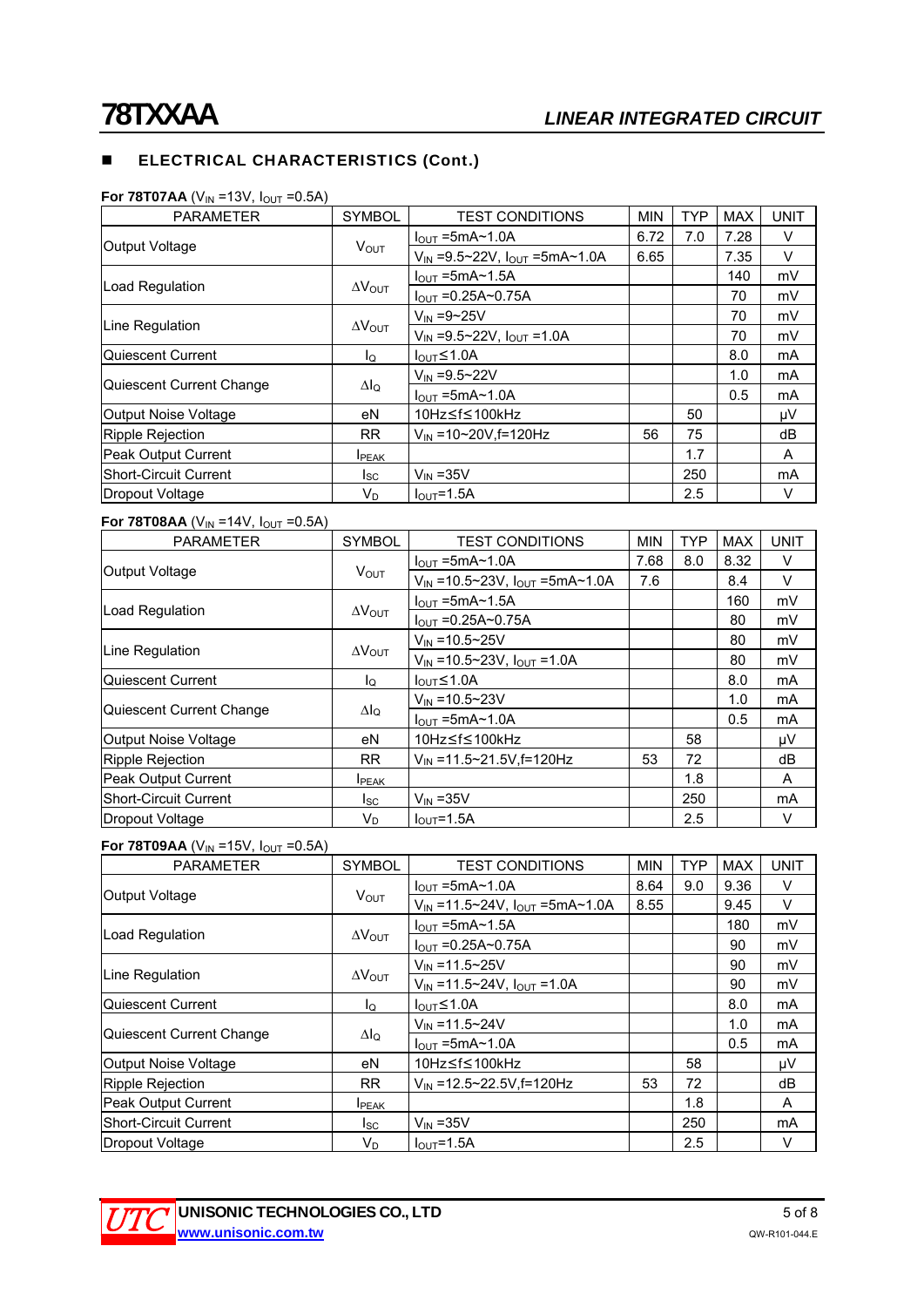# **ELECTRICAL CHARACTERISTICS (Cont.)**

| <b>PARAMETER</b>             | <b>SYMBOL</b>           | <b>TEST CONDITIONS</b>                  | <b>MIN</b> | <b>TYP</b> | <b>MAX</b> | <b>UNIT</b> |
|------------------------------|-------------------------|-----------------------------------------|------------|------------|------------|-------------|
|                              | $V_{\text{OUT}}$        | $I_{\text{OUT}}$ =5mA $\sim$ 1.0A       | 9.60       | 10.0       | 10.40      | V           |
| Output Voltage               |                         | $V_{IN}$ =12.5~25V, $I_{OUT}$ =5mA~1.0A | 9.5        |            | 10.5       | $\vee$      |
| Load Regulation              |                         | $IOUT = 5mA~1.5A$                       |            |            | 200        | mV          |
|                              | $\Delta V_{\text{OUT}}$ | $I_{\text{OUT}} = 0.25A \sim 0.75A$     |            |            | 100        | mV          |
|                              |                         | $V_{IN} = 13 - 25V$                     |            |            | 100        | mV          |
| Line Regulation              | $\Delta V_{\text{OUT}}$ | $V_{IN}$ =13~25V, $I_{OUT}$ =1.0A       |            |            | 100        | mV          |
| Quiescent Current            | lo                      | $I_{\text{OUT}} \leq 1.0$ A             |            |            | 8.0        | mA          |
|                              |                         | $V_{IN} = 12.6 V - 25 V$                |            |            | 1.0        | mA          |
| Quiescent Current Change     | $\Delta I_Q$            | $I_{\text{OUT}}$ =5mA $\sim$ 1.0A       |            |            | 0.5        | mA          |
| Output Noise Voltage         | еN                      | 10Hz≤f≤100kHz                           |            | 58         |            | μV          |
| Ripple Rejection             | <b>RR</b>               | $V_{IN}$ =13~23V, f=120Hz               | 53         | 72         |            | dB          |
| Peak Output Current          | <b>IPEAK</b>            |                                         |            | 1.8        |            | A           |
| <b>Short-Circuit Current</b> | lsc.                    | $V_{IN}$ = 35 $V$                       |            | 250        |            | mA          |
| Dropout Voltage              | VD                      | $IOUT=1.5A$                             |            | 2.5        |            | v           |

#### **For 78T10AA** ( $V_{IN}$  =16V,  $I_{OUT}$  =0.5A)

#### **For 78T12AA** ( $V_{IN}$  =19V,  $I_{OUT}$  =0.5A)

| <b>PARAMETER</b>           | <b>SYMBOL</b>           | <b>TEST CONDITIONS</b>                        | <b>MIN</b> | <b>TYP</b> | <b>MAX</b> | <b>UNIT</b> |
|----------------------------|-------------------------|-----------------------------------------------|------------|------------|------------|-------------|
|                            | $V_{\text{OUT}}$        | $I_{\text{OUT}}$ =5mA $\sim$ 1.0A             | 11.52      | 12.0       | 12.48      | V           |
| <b>Output Voltage</b>      |                         | $V_{IN}$ =14.5~27V, $I_{OUT}$ =5mA~1.0A       | 11.4       |            | 12.6       | V           |
|                            |                         | $I_{OUT}$ =5mA~1.5A                           |            |            | 240        | mV          |
| Load Regulation            | $\Delta V_{\text{OUT}}$ | $I_{OUT} = 0.25A \sim 0.75A$                  |            |            | 120        | mV          |
|                            |                         | $V_{IN} = 14.5 \times 30V$                    |            |            | 120        | mV          |
| Line Regulation            | $\Delta V_{\text{OUT}}$ | $V_{IN} = 14.6 \times 27V$ , $I_{OUT} = 1.0A$ |            |            | 120        | mV          |
| Quiescent Current          | ΙQ                      | $I_{\text{OUT}}$ $\leq$ 1.0A                  |            |            | 8.0        | mA          |
|                            |                         | $V_{IN} = 14.5 \times 30V$                    |            |            | 1.0        | mA          |
| Quiescent Current Change   | $\Delta I_Q$            | $I_{OUT}$ =5mA~1.0A                           |            |            | 0.5        | mA          |
| Output Noise Voltage       | eN                      | 10Hz≤f≤100kHz                                 |            | 75         |            | μV          |
| <b>Ripple Rejection</b>    | <b>RR</b>               | $V_{IN}$ =15~25V, f=120Hz                     | 52         | 72         |            | dB          |
| <b>Peak Output Current</b> | <b>I</b> PEAK           |                                               |            | 1.8        |            | A           |
| Short-Circuit Current      | $I_{SC}$                | $V_{IN}$ = 35 $V$                             |            | 250        |            | mA          |
| Dropout Voltage            | $\mathsf{V}_\mathsf{D}$ | $I_{OUT} = 1.5A$                              |            | 2.5        |            | V           |

#### **For 78T15AA** ( $V_{IN}$  =23V,  $I_{OUT}$  =0.5A)

| <b>PARAMETER</b>             | <b>SYMBOL</b>           | <b>TEST CONDITIONS</b>                        | <b>MIN</b> | <b>TYP</b> | <b>MAX</b> | <b>UNIT</b> |
|------------------------------|-------------------------|-----------------------------------------------|------------|------------|------------|-------------|
| Output Voltage               | <b>VOUT</b>             | $I_{\text{OUT}}$ =5mA $\sim$ 1.0A             | 14.40      | 15.0       | 15.6       | V           |
|                              |                         | $V_{IN}$ =17.5~30V, $I_{OUT}$ =5mA~1.0A       | 14.25      |            | 15.75      | V           |
| Load Regulation              | $\Delta V_{\text{OUT}}$ | $I_{\text{OUT}}$ =5mA $\sim$ 1.5A             |            |            | 300        | mV          |
|                              |                         | $I_{\text{OUT}} = 0.25A \sim 0.75A$           |            |            | 150        | mV          |
| Line Regulation              | $\Delta V_{\text{OUT}}$ | $V_{IN} = 18.5 \times 30V$                    |            |            | 150        | mV          |
|                              |                         | $V_{IN} = 17.7 \times 30V$ , $I_{OUT} = 1.0A$ |            |            | 150        | mV          |
| Quiescent Current            | lo                      | $I_{\text{OUT}} \leq 1.0$ A                   |            |            | 8.0        | mA          |
| Quiescent Current Change     | Δlo                     | $V_{IN} = 17.5 \times 30V$                    |            |            | 1.0        | mA          |
|                              |                         | $I_{\text{OUT}}$ =5mA $\sim$ 1.0A             |            |            | 0.5        | mA          |
| <b>Output Noise Voltage</b>  | еN                      | 10Hz≤f≤100kHz                                 |            | 90         |            | μV          |
| <b>Ripple Rejection</b>      | <b>RR</b>               | $V_{\text{IN}}$ = 18.5~28.5V, f=120Hz         | 51         | 70         |            | dB          |
| Peak Output Current          | <b>I</b> PEAK           |                                               |            | 1.8        |            | A           |
| <b>Short-Circuit Current</b> | lsc.                    | $V_{IN}$ = 35 $V$                             |            | 250        |            | mA          |
| Dropout Voltage              | VD                      | $I_{\text{OUT}} = 1.5A$                       |            | 2.5        |            | V           |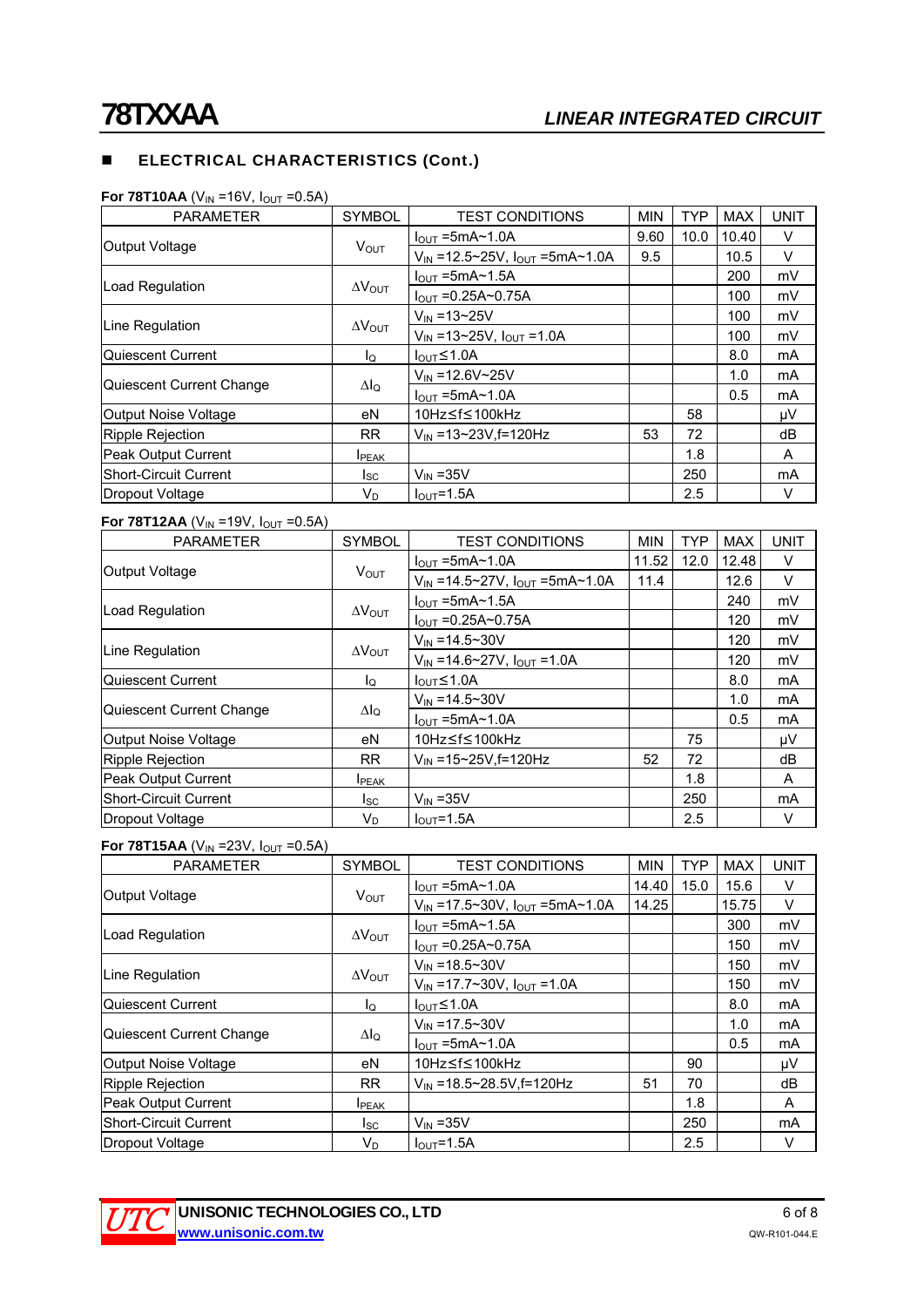# **ELECTRICAL CHARACTERISTICS (Cont.)**

| <b>PARAMETER</b>         | <b>SYMBOL</b>           | <b>TEST CONDITIONS</b>                 | <b>MIN</b> | <b>TYP</b> | <b>MAX</b> | <b>UNIT</b> |
|--------------------------|-------------------------|----------------------------------------|------------|------------|------------|-------------|
| Output Voltage           | $V_{\text{OUT}}$        | $IOUT=5mA~1.0A$                        | 17.28      | 18.0       | 18.72      | V           |
|                          |                         | $V_{IN}$ =21~33V, $I_{OUT}$ =5mA~1.0A  | 17.1       |            | 18.9       | $\vee$      |
| Load Regulation          | $\Delta V_{\text{OUT}}$ | $IOUT=5mA~1.5A$                        |            |            | 360        | mV          |
|                          |                         | $I_{\text{OUT}} = 0.25A \sim 0.75A$    |            |            | 180        | mV          |
| Line Regulation          |                         | $V_{IN} = 21 - 33V$                    |            |            | 180        | mV          |
|                          | $\Delta V_{\text{OUT}}$ | $V_{IN} = 21 - 33V$ , $I_{OUT} = 1.0A$ |            |            | 180        | mV          |
| Quiescent Current        | lo                      | $I_{\text{OUT}} \leq 1.0$ A            |            |            | 8.0        | mA          |
| Quiescent Current Change |                         | $V_{IN} = 21.5 \times 33V$             |            |            | 1.0        | mA          |
|                          | $\Delta I_Q$            | $IOUT=5mA~1.0A$                        |            |            | 0.5        | mA          |
| Output Noise Voltage     | eN                      | 10Hz≤f≤100kHz                          |            | 110        |            | μV          |
| Ripple Rejection         | <b>RR</b>               | $V_{IN}$ = 22~32V.f = 120Hz            | 50         | 69         |            | dB          |
| Peak Output Current      | <b>I</b> PEAK           |                                        |            | 1.8        |            | A           |
| Short-Circuit Current    | Isc                     | $V_{IN}$ = 35 $V$                      |            | 250        |            | mA          |
| Dropout Voltage          | VD                      | $IOUT=1.5A$                            |            | 2.5        |            | V           |

**For 78T18AA** ( $V_{IN}$  =27V,  $I_{OUT}$  =0.5A)

Notes: 1. The Maximum steady state usable output current are dependent on input voltage, heat sinking, lead length of the package and copper pattern of PCB. The data above represents pulse test conditions with junction temperatures specified at the initiation of test.

2. Power dissipation < 0.5W.